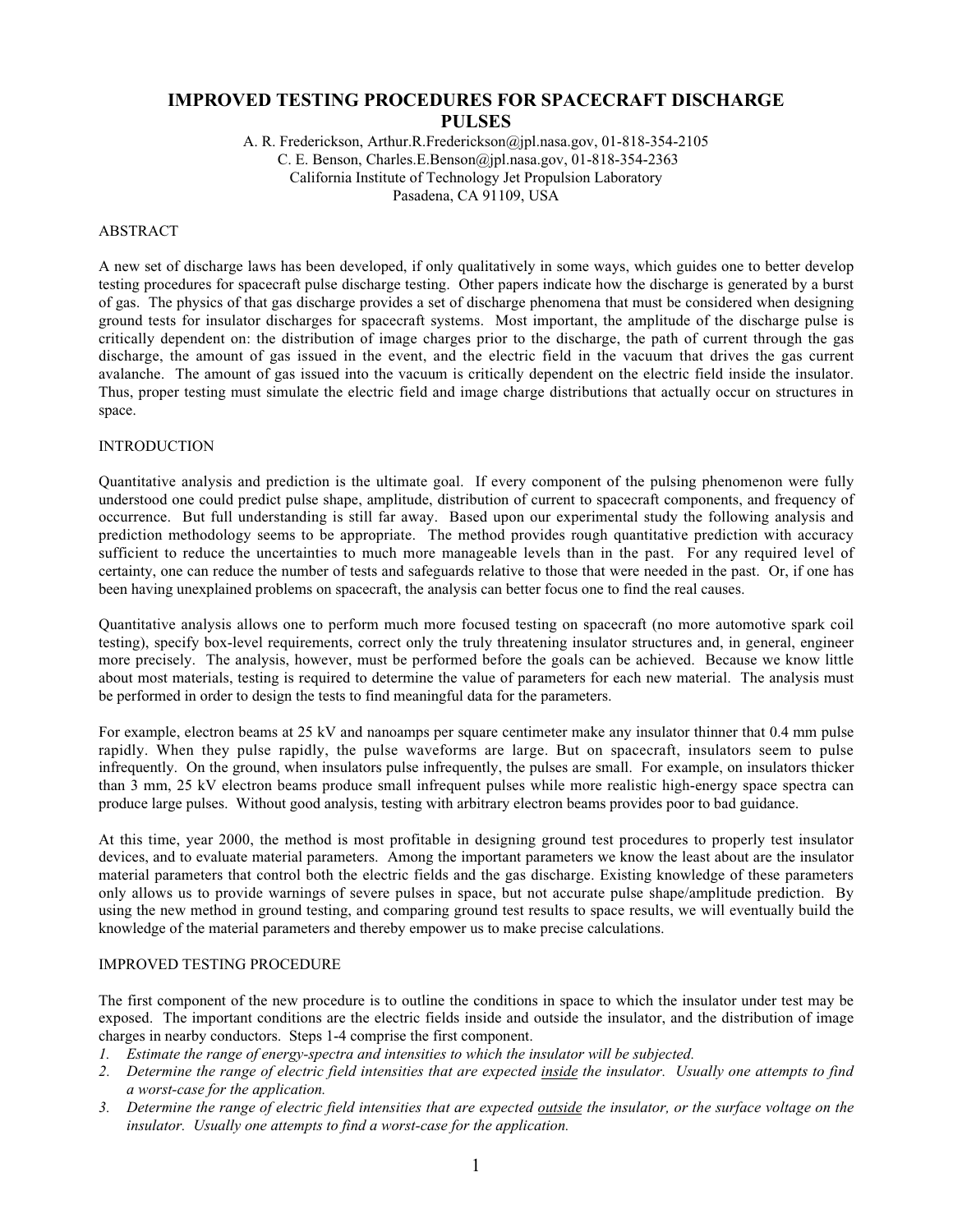*4. Determine the quantity of image charge residing on the wiring that is attached to the sensitive circuit just prior to a discharge. This is often the most critical factor, but not always.*

The second component of the new procedure is to determine the kind of pulse generated by the specific insulating material as described in step 5.

*5. Knowing the electric fields in 2 and 3 above, determine the magnitude of the pulse itself. The pulse itself is a current-time waveform that propagates in the vacuum space near the charged insulator surface due to the gas discharge that occurs there.*

One determines the magnitude of the pulse itself by testing the insulator with electric field stresses determined in 1-4 above. The worst case pulse generated by the insulator during these tests becomes a design-to condition.

One now returns to focus on the insulator in its actual configuration among circuit elements. When the insulator surface voltage discharges, it will cause image charges to flow, along with induced currents, inside the adjacent conductors. This can be described as step 6.

*6. Determine the size of the pulse that is induced on the wiring attached to the sensitive circuit. There are three components to this signal (other components also occur in a few special applications). They are: the image charge leaving the wire through the sensitive circuit, charge flowing through the discharge gas towards the sensitive wiring, and electromagnetic coupling of the discharge current loop into the sensitive circuit.*

Once step 6 has been achieved, one may analytically apply the predicted pulsed current to the circuit using codes like Spice to determine if it threatens the circuit.

It is possible that the circuit itself will limit the pulsed current, and save itself. But it must withstand very high voltage to do so. In most cases, the resistance of the gas discharge is large, from 1000 ohms to 1 megohm, and the voltage driving the currents through the gas is high, from 1000 volts to 50 kV. For most circuits, these conditions are equivalent to a constant-current source (high-voltage in series with very high impedance) and the circuit will not substantially alter the current generated by the gas discharge without developing high voltage across itself.

## EXAMPLE OF IMPROVED TESTING PROCEDURE

Consider the classic 25 kV electron irradiation on a 200 micrometer insulator in a vacuum chamber with conductive, grounded walls. It is rare that such a condition occurs on spacecraft (low energy electrons, thin insulator, inside conductive box). But it is a common condition in ground tests. We will model this condition as if we had a spacecraft exposed to 25 keV electrons in its electronic boxes.

#### *First, estimate the range of energy-spectra and intensities to which the insulator will be subjected.*

Figure 1 provides the schematic for the problem. Electrons from the 25 kV gun bombard and stop inside the insulator within about 5 microns of the surface. For the most part, these electrons remain trapped where they stop. A few electrons, holes and ions drift in the resulting electric field to slowly deplete the field, but this can take days or longer in good insulators.



**Figure 1. A 25-keV Electron-irradiated Thin Insulator in a Grounded Hemispherical Evacuated Box.**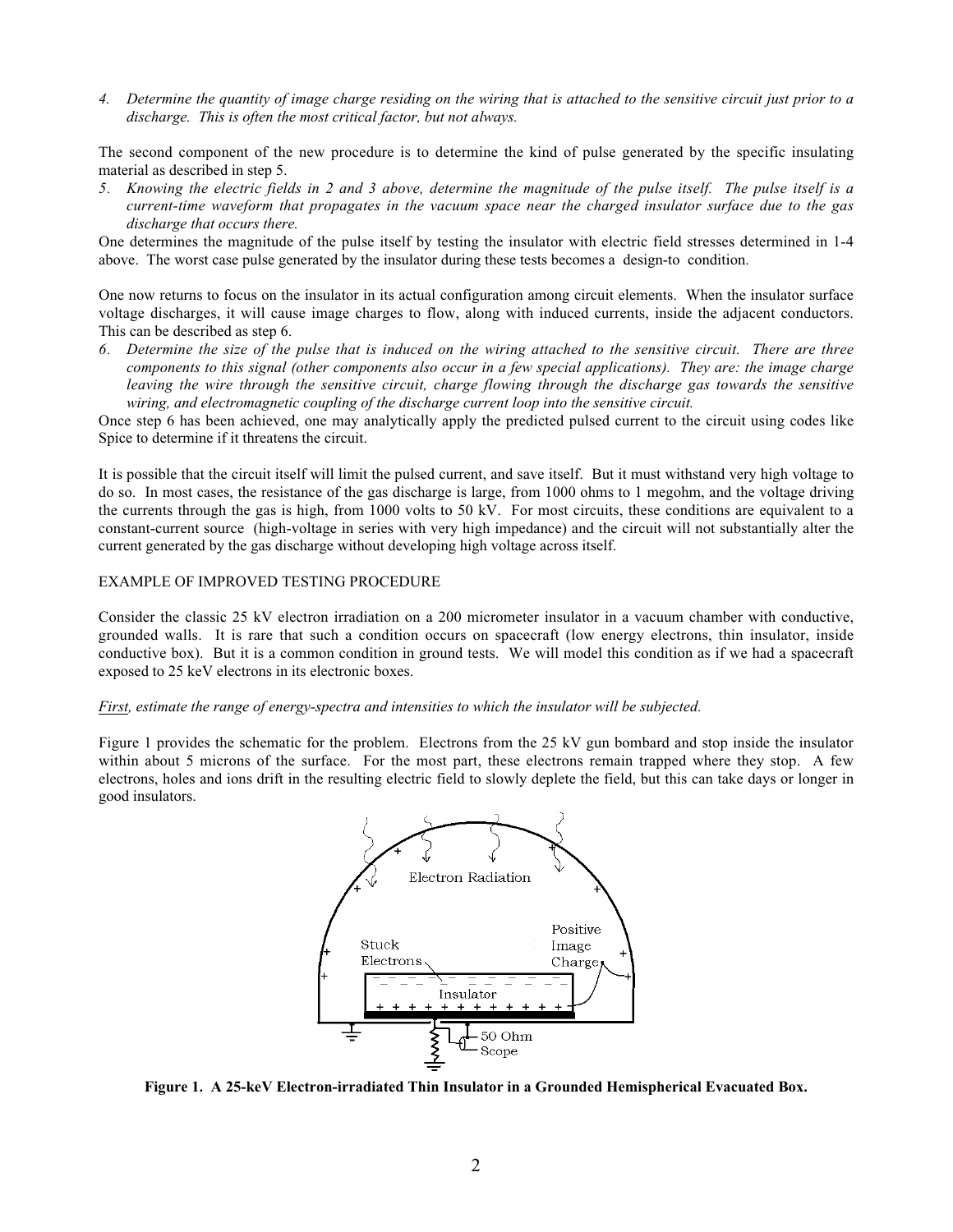*Second, Determine the range of electric field intensities that are expected inside the insulator. Usually one attempts to find a worst-case electric field for the application.*

This is easy to do for the 25 keV electron beam normally incident. The surface voltage builds up negatively, as electrons accumulate, until the incident electrons bombard the surface at about 1 to 5 keV. Somewhere between 1 to 5 keV, depending on insulator material, a secondary electron is emitted for every incident electron and further accumulation ceases. Thus the surface achieves about  $+3$  kV potential relative to the electron gun cathode or  $-22$  kV relative to ground after very long irradiation time.



**Figure 2. Electric field in a typical sample in 25 keV electron beam test.** Note the constant field between 15 and 200 microns.

Figure 2 is a snapshot of the electric field profile at the instant that the surface voltage attained —15 kV on a polymer sample 200 microns thick with the rear surface grounded. The maximum internal electric field is about 9E5 V/cm, and is close enough to the surface to cause a gas discharge to burst from the open surface.

*Third, determine the range of electric field intensities that are expected outside the insulator, or the surface voltage on the insulator. Usually one attempts to find a worst-case for the application.*

This is easy if one ignores 3-D geometry details. Assume the distance from the sample surface to the box wall is 5 cm. The electric field in the vacuum is roughly 15 kV/5 cm = 3 kV/cm. This electric field is planar and capable of generating a Townsend avalanche in the burst of gas.

*Fourth, determine the quantity of image charge residing on the wiring that is attached to the sensitive circuit just prior to a discharge. This is often the most critical factor.*

One can solve for the electric fields and images using an electrostatic field solver. We use our own code, NUMIT, to do so [1-3], but in one-dimensional approximation only. NUMIT follows the development of electric field, charge density, and surface voltage over time everywhere in the system by including effects due to conduction and secondary current flows along with the primary beam current. Often a simple calculation is sufficient based upon capacitance modeling as described in Fig.3. Refer to the electrostatics literature for information on determination of such electric fields. Figure 3 is used to describe a simple approximation.

Positive image charges are indicated in both Figs. 1 and 3. One must determine the number and location of the image charges in order to estimate the discharge pulse current flows. Electrons supplied by the electron gun cathode bombard and stop inside the insulator. Positive images also supplied by the gun cathode flow via ground to the electrode on the back of the insulator and to the nearby walls of the conductive vacuum chamber. When using mathematical field solvers, image charges are not usually tabulated but are implicit in the calculation.

The current flows on spacecraft are slightly different, but analogous. One must effectively determine the position and number of images on the spacecraft as well. The electrons are supplied by the high-energy flux in space. The positive image charges are supplied both from the space plasma and from the positive charge left on the spacecraft skin by emission of photoelectrons from the spacecraft.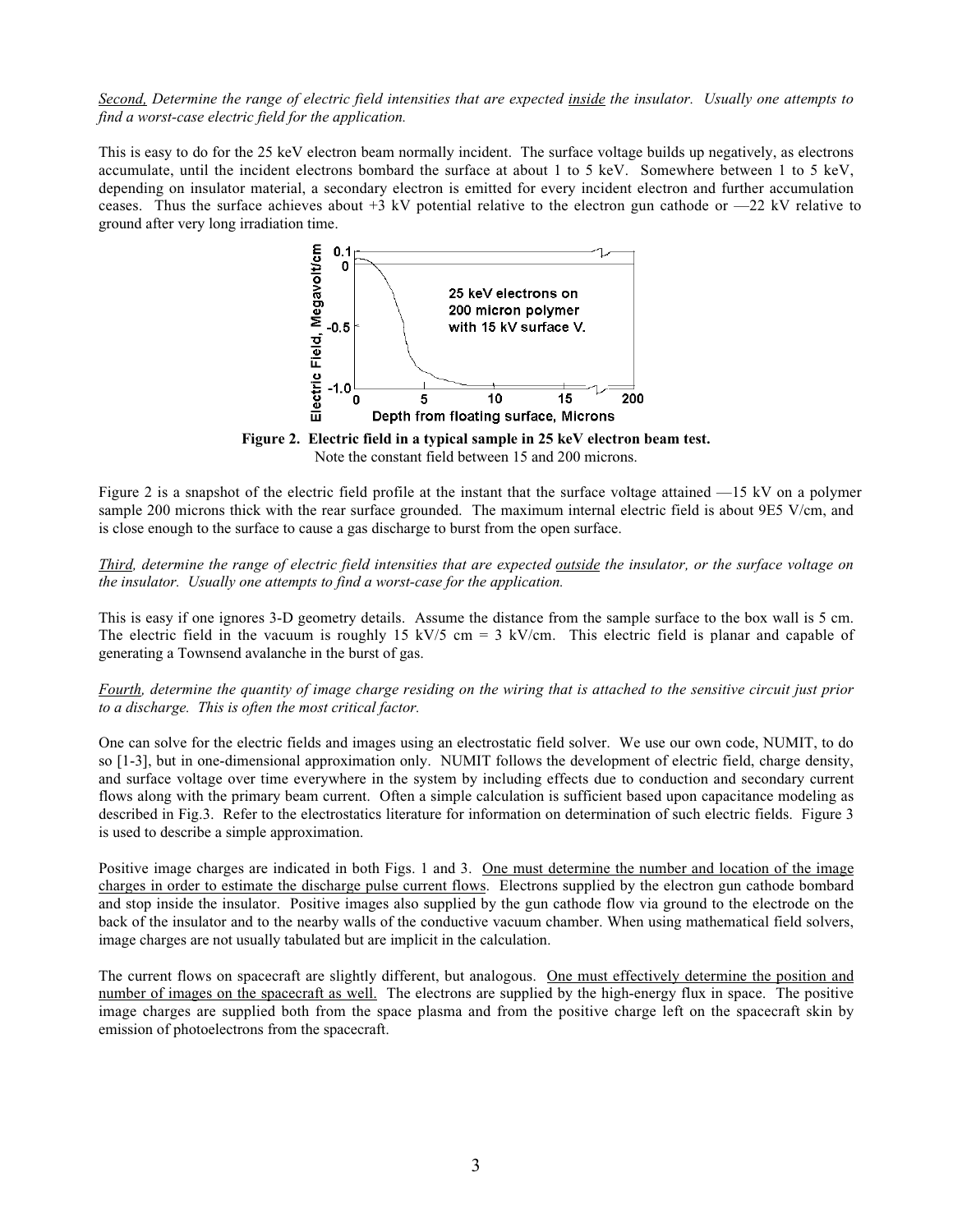

**Figure 3. The Capacitor Approximation for Simple Charge Distributions.** When the electrons are stopped in a thin layer such as near the surface, E-fields and voltages can be crudely estimated from the capacitance of that layer to ground.

Note that for every electron in the insulator there is somewhere a positive image charge of the same magnitude. When a spacecraft frame is charged, some of the images are located meters away in space plasma. On Earth, because the test chamber is grounded, and not charged relative to space, all of the image charges in the ground tests reside in the nearby conductors such as vacuum chamber walls.

For our typical polymer, there is roughly 0.2 microcoulombs/sq. cm of image charge on the rear electrode, and much less image charge on the box walls. This is the amount of charge associated with the electric field in the sample.

*Fifth, knowing the electric fields in 2 and 3 above, determine the magnitude of the pulse itself. The pulse itself is a current-time waveform that propagates in the vacuum space near the charged insulator surface due to the gas discharge that occurs there.*

The insulator is now charged and ready to spontaneously generate a discharge pulse. The electric field inside the insulator determines how much gas is released and thereby the total current that can flow. At this time we do not know the general functional relationship, but we can mine existing data to estimate the parameter for specific materials. Pulsing is infrequent (perhaps one per day per square cm or less) and with small gas evolution for fields of 1E5 V/cm. Below 1E5 V/cm pulsing is almost negligible, and nonexistent below 1E4 V/cm. Above 1E6 V/cm pulsing is frequent, approaching one per minute-sq.-cm of material above 2E6 V/cm, and the gas evolution is intense.

Given a sufficient injection of gas, the electric field outside the insulator determines whether the current pulse to circuits will be large. Figure 4 describes the situation. Typically a kilovolt surface potential is sufficient to generate large currents across the vacuum. In our test case there is 15 kV across the vacuum, sufficient to drive large currents.



**Figure 4. Description of the Current Pulse Formed by the Gas in the Vacuum.**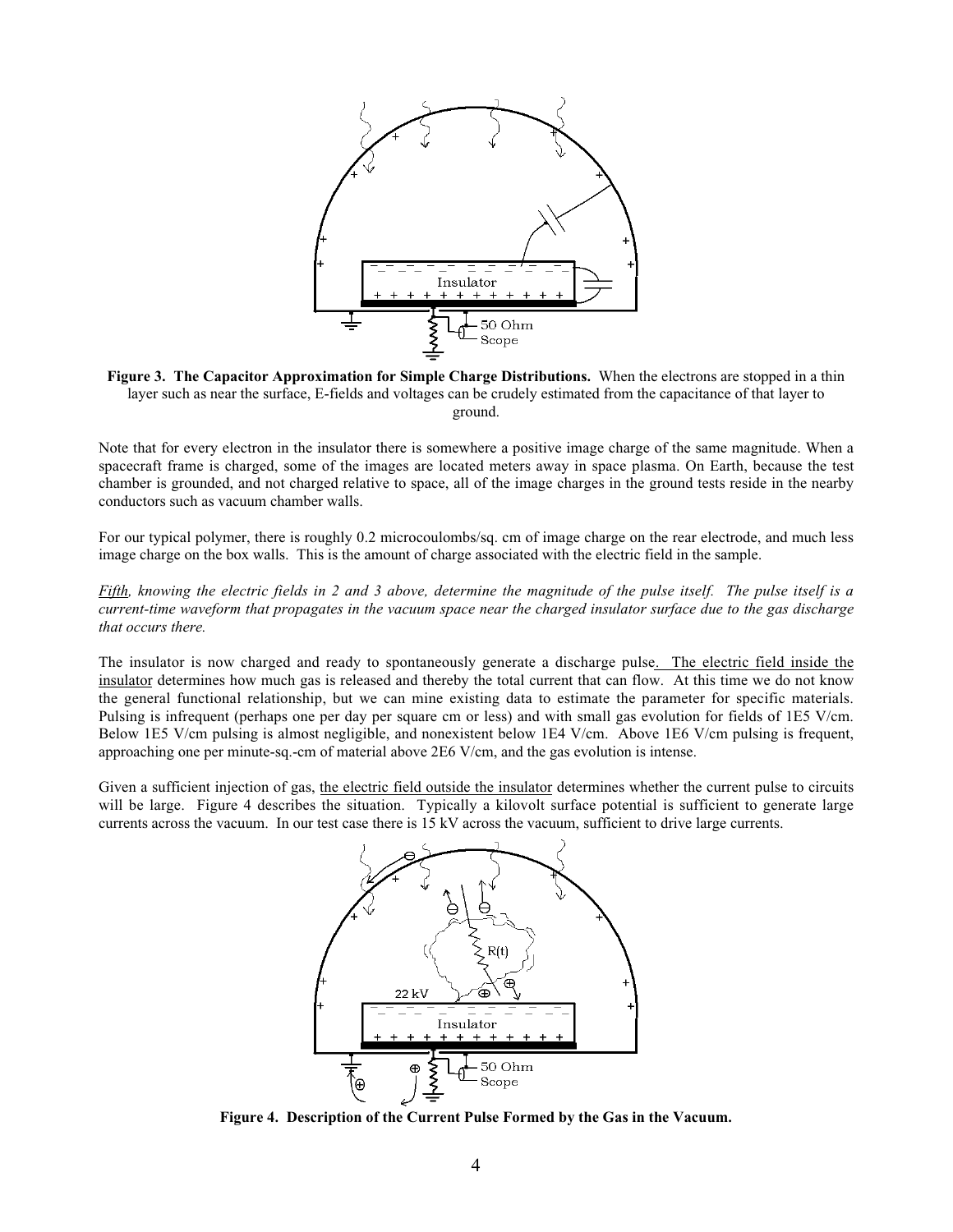The gas forms a resistive path, **R(t),** from the surface of the insulator to the walls of the chamber, and to any other surfaces in the vacuum. The pulsed current flow in the case depicted in Fig. 4 is comprised of positive images on the electrode flowing to ground (shown by arrows), then to the chamber walls, and finally images flowing from the chamber walls through the gas,  $R(t)$ , and onto the surface of the insulator. This brings the images as close as they can be to the trapped electrons.

One must refer to ground tests on the material of interest in order to estimate R(t), or the current waveform. It depends on the electric fields inside the sample and outside the sample.  $R(t)$  has caused the electric field in the vacuum to be reduced. The change in surface voltage times the capacitance of the surface-to-ground is equal to the total charge that flowed.  $R(t)$  is not yet tabulated anywhere. At this time one must inspect ground test data in order to estimate  $R(t)$ . For example, 1.6 mm thick circuit boards at 22 kV surface potential produce pulsed currents which peak around ten Amperes or less. The same surface voltage on 3.2 mm boards causes the discharge to peak at much lower currents by an order of magnitude. Because the thicker board has a smaller internal field, it produces less gas and thereby smaller peak current.

For our typical case, 22 kV/200 microns, ground tests indicate that FR4 circuit board will discharge nearly half of its surface voltage in one event with a peak current of perhaps 10 amperes or more, and lasting perhaps 200 nanoseconds. Because it discharges by half, 0.1 microcoulombs per sq. cm must flow from the rear electrode, to the box walls and through the gas to stop on the surface of the insulator. A current waveform from a test similar to our typical case is presented in Fig. 5.

As a result of the discharge, the distribution of charge immediately afterwards is depicted in Fig. 6. Compare the distribution of + and — charges in this figure with those in Figs 1 and 3 immediately prior to the discharge.



**Figure 5. A Pulse Chosen from Data for Similar Samples in Similar Tests.**



**Figure 6. Charge Distribution After the Large Pulse of Current.**

*Sixth: determine the size of the pulse that is induced on the wiring attached to the sensitive circuit. There are three components of current that drive pulses into sensitive circuits.*

The first component is the flow of image charges shown in Fig. 5 and depicted by the arrows in figure 4 as the primary discharge current. The second component occurs when another charged insulator in the vacuum drives current through the same discharge gas. Once emitted, the gas can conduct between any elements in the chamber. The third component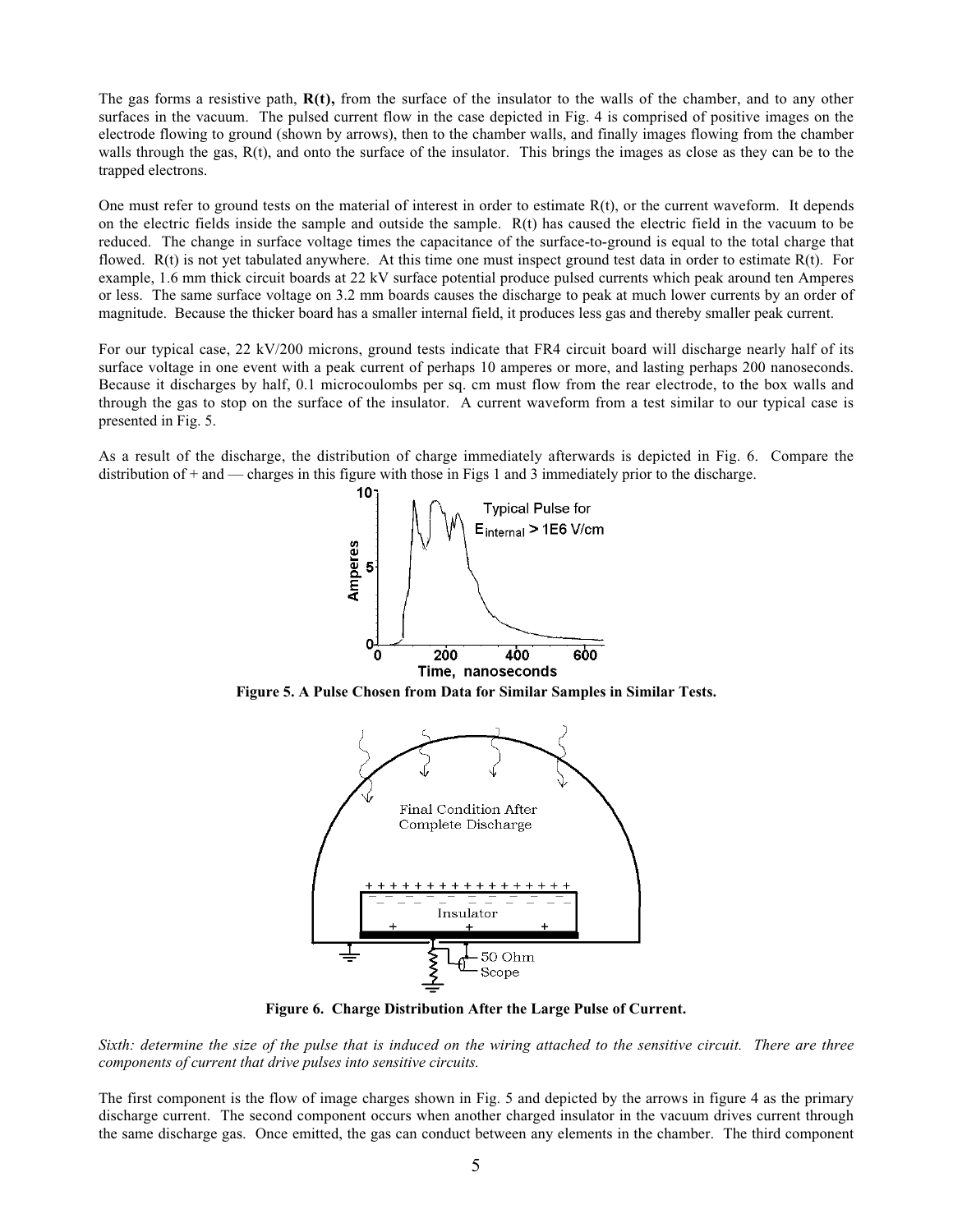is an electromagnetically induced signal from other circuits that couple to the discharge currents, and generate electromagnetic energy that is subsequently absorbed in the sensitive circuit.

The testing work needs only to determine the first component. As an example, consider the electronic box in Fig. 7. The circuit board is the source of the pulse. The signal ground plane may be 50 sq. cm in area, and the circuit trace may be 0.5 sq. cm in area. The discharge occurs from the circuit board to the box walls.



**Figure 7. A typical Electronic Box, Simplified.**

The signal ground plane experiences current pulses much like that shown in Fig. 5. The value of R1 may be 0.1 ohm, and thus the signal ground plane experiences a 1-volt pulse during the discharge. In some cases R1 may be large for the purpose of isolating a section of the board from ground. In these cases the voltage on the signal ground plane will be very large, but never more than the static voltage on the board prior to the discharge.

The trace has only 1% of the image charges that the ground plane has, and thus experiences only 1% of its current, or 0.1 Ampere peak. If R2 is 10 k-ohms, then the trace will experience 1 kilovolt peak. Since the circuit board probably has of order 10 kV surface voltage prior to the pulse, with larger R2 the trace would not be limited to 1-kV.

Until this point in the discussion we have applied the correct test procedure to the case of the classic laboratory irradiation using 25 keV electrons. The exceedingly threatening pulses are not simply the result of using 25 keV electrons. Instead, the threatening pulses are the result of exceedingly large electric fields primarily inside the insulator, and secondarily in the vacuum space. We proved that the problem is electric field, and not 25 keV electrons, by holding the energy at 25 keV and using much thicker test insulators. As the thickness increases, the electric field decreases and the discharge pulse amplitude decreases dramatically.

In space it is not realistic that inside a box the spectrum of high-energy electrons is equivalent to 25 keV electrons. The electric field inside the typical circuit board, and the image charges on the electrodes, are extreme with 25 keV radiation. The resulting discharge currents are unreasonably large compared to real boxes in space. What do we need to do to be realistic?

## REALISTIC TESTING

Realistic testing simulates the electric fields expected in the insulators in actual space conditions. It is electrons above 100 keV that penetrate a box and radiate the circuit boards. Consider the electric field developed in a slab of circuit board 1.62 mm thick with grounded surfaces, irradiated by 1-MeV electrons. Figure 8 shows the electric field predicted in a laboratory test of FR4 board assuming that it has infinite dark resistivity.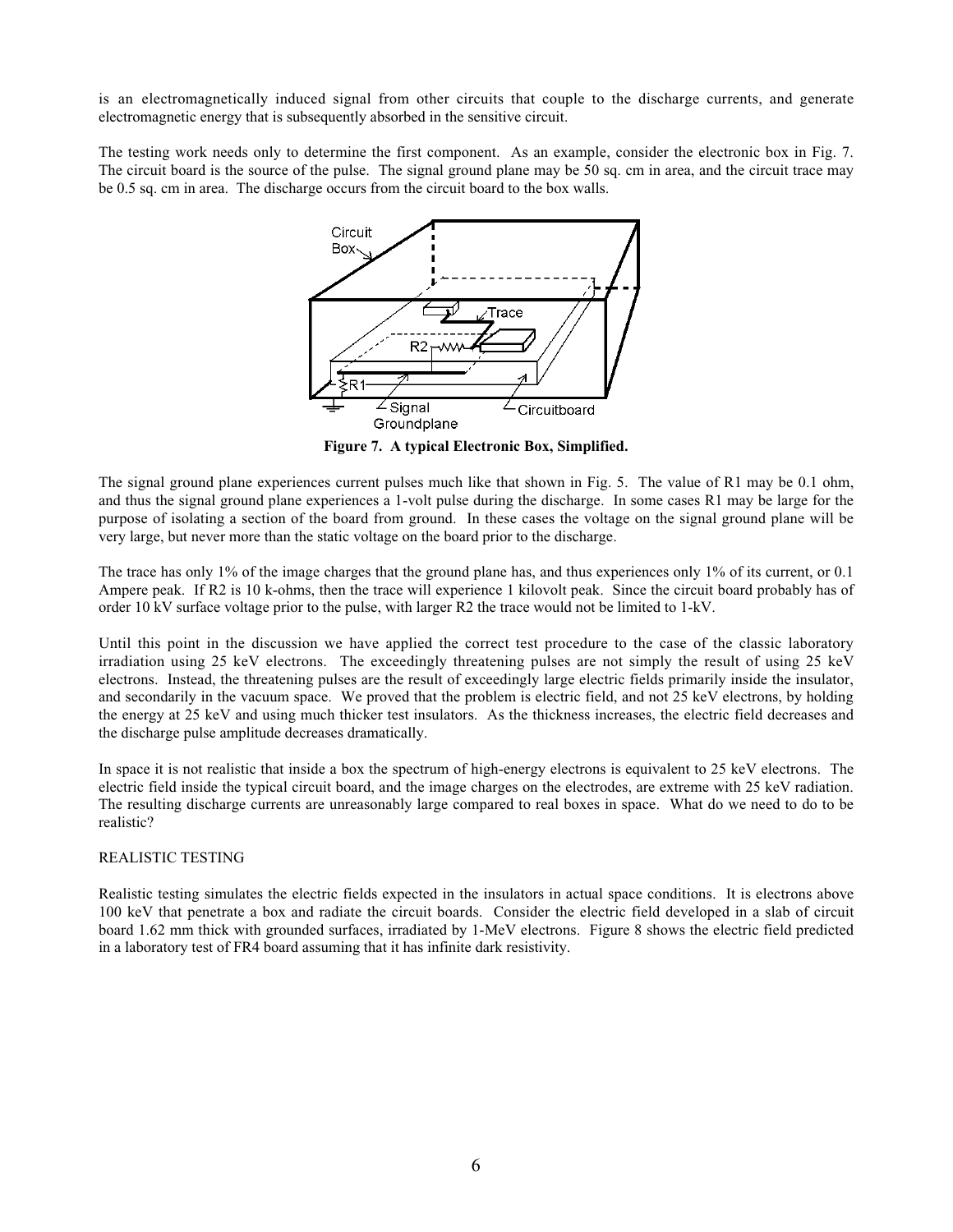

**Figure 8. Electric Field in FR4 Circuit Board.**

The 1-hour curve is true for all times beyond 1-hour as the field is at steady state. This is the maximum field possible for any 1 MeV electron flux that is less than this laboratory level of 0.5 nA/cm<sup>2</sup>.

It is clear that the laboratory testing of FR4 circuit boards should use radiations that produce electric fields of less than 3E5 V/cm. Such testing generates discharge pulses that are at least a factor of ten smaller than that in Fig 5. And, the experimenter needs to wait hours or longer for the few pulses to occur. We have gone as long as two days with only one small pulse occurring in one of our tests on thick insulators with 25 keV electrons simulating field strengths of 1E5 V/cm.

Proper laboratory testing must use electric fields similar to those occurring in space. It is necessary to estimate the electric fields in the insulators that actually occur in space. Armed with this knowledge, one can use, say, 25 keV test electrons on a properly sized sample of the material under investigation in order to simulate the electric field that occurs in space.

#### Better Test Spectra

The first requirement for a ground simulation is to develop electric fields similar to those encountered in space. It might be possible to do this by using the exact spectrum encountered by the samples in space, but it is doubtful. The spectrum is ever changing and at very low intensity requiring years of ground test for each sample. One should, instead, consider the likely electric fields developed in space, and then test using slightly larger field strength on the ground. Any electron energy spectrum is satisfactory as long as one achieves the goal of simulating the electric field strength.

Further, the recent data on FR4 circuit board, and the older data on Teflon materials indicate that the electric field strength and/or the propensity to pulse at a particular field strength is dependent on dose-related changes in the material. FR4 pulses stronger and more frequently after receiving dose, and Teflon pulses less frequently and weakly as it accumulates dose. Teflon is also known to become more conductive with dose exposure and thereby bleeds off the more intense electric field as dose is accumulated. The test spectrum must be chosen to develop a reasonable simulation of the dose history of samples in space.

The CRRES spacecraft demonstrated the advantage of in-space tests. Much cheaper and better quality testing of insulator sample pulsing could be achieved in space in the future. As materials and spacecraft technologies are developed in the future, they can be tested with worst-case methods on the ground. Materials and technologies that remain most problematic can then be tested in space.

## SUMMARY

The following concepts and test procedures seem to be important.

1. The insulator under study must be analyzed to determine how it charges, and which surfaces may be discharged by a burst of gas in adjacent vacuum. An equivalent circuit (Fig.4) must be generated which shows the path of the discharge current, the location of all charges injected by radiation, and the locations of image charges in nearby conductors.